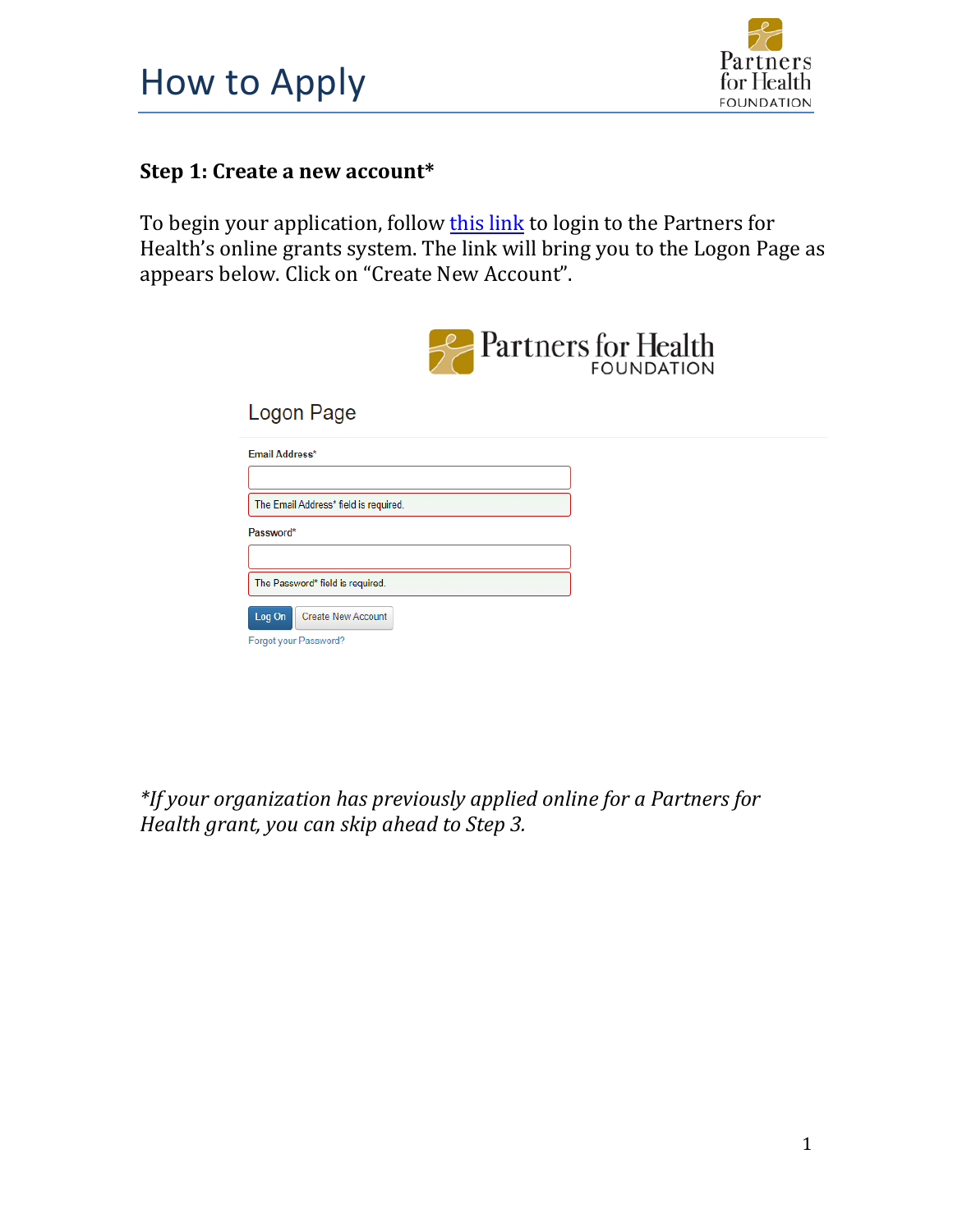Complete your new account by following all the instructions on the new contact application. Fields with an asterisk (\*) are required, so be sure to provide this information.

| Organization Information |                                  |
|--------------------------|----------------------------------|
| Organization Name*       | EIN / Tax Identification Number* |
| <b>Web Site</b>          | Telephone Number*                |
| <b>Fax Number</b>        | <b>Organization Email</b>        |
| Address 1*               | Address 2                        |
| City*                    | State*                           |
| Postal Code*             | Country                          |
|                          |                                  |

## First page will ask you for organization information.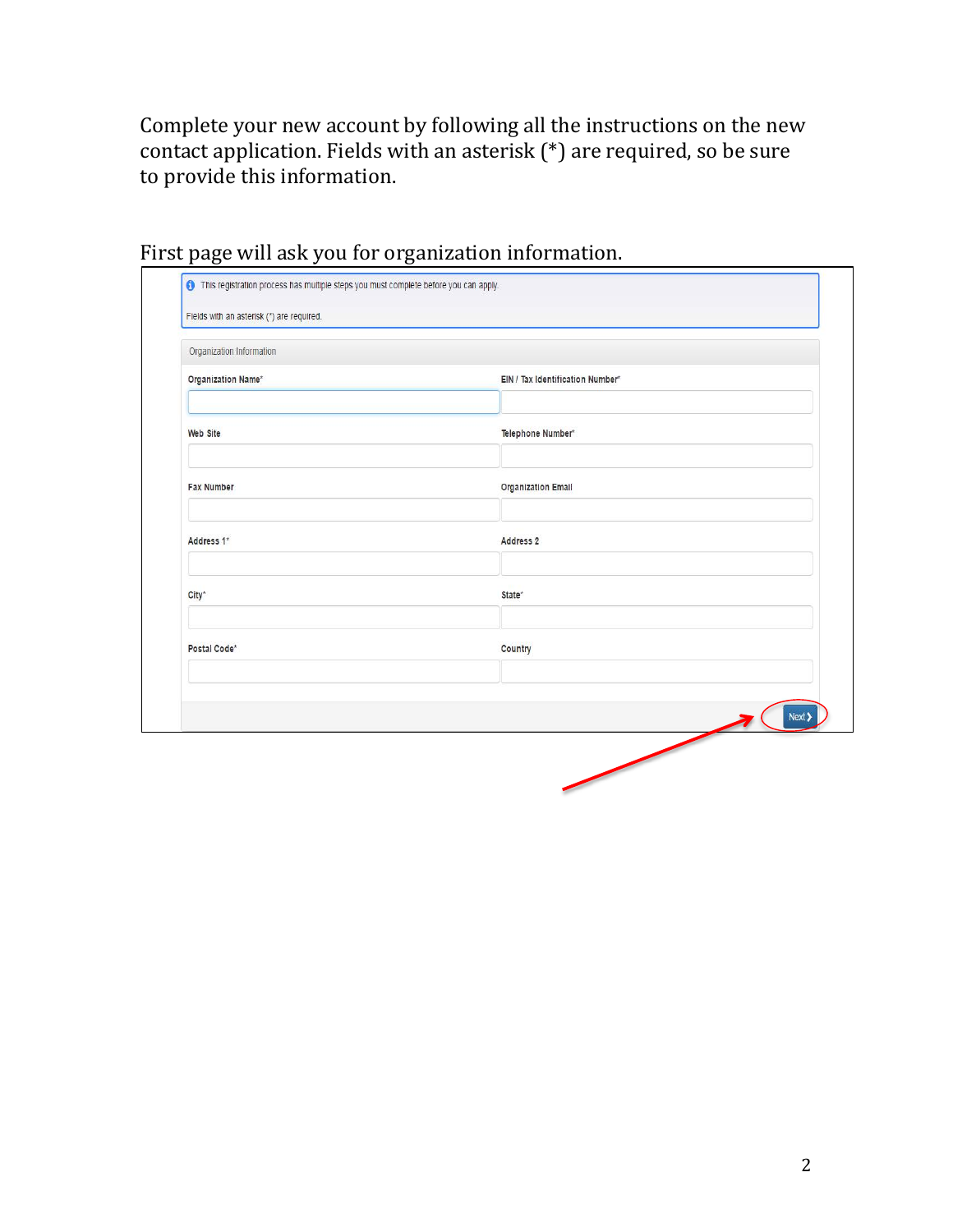The second page will ask you for personal information. If your work address is the same as the organization address, click on "Copy Address from Organization".

| Organization Information       |                                |  |
|--------------------------------|--------------------------------|--|
| User Information               |                                |  |
| Copy Address from Organization |                                |  |
| Salutation                     | First Name*                    |  |
| <b>Middle Name</b>             | Last Name*                     |  |
|                                | <b>Business Title</b>          |  |
| <b>Suffix</b>                  |                                |  |
| Email / Username*              | Email / Username Confirmation* |  |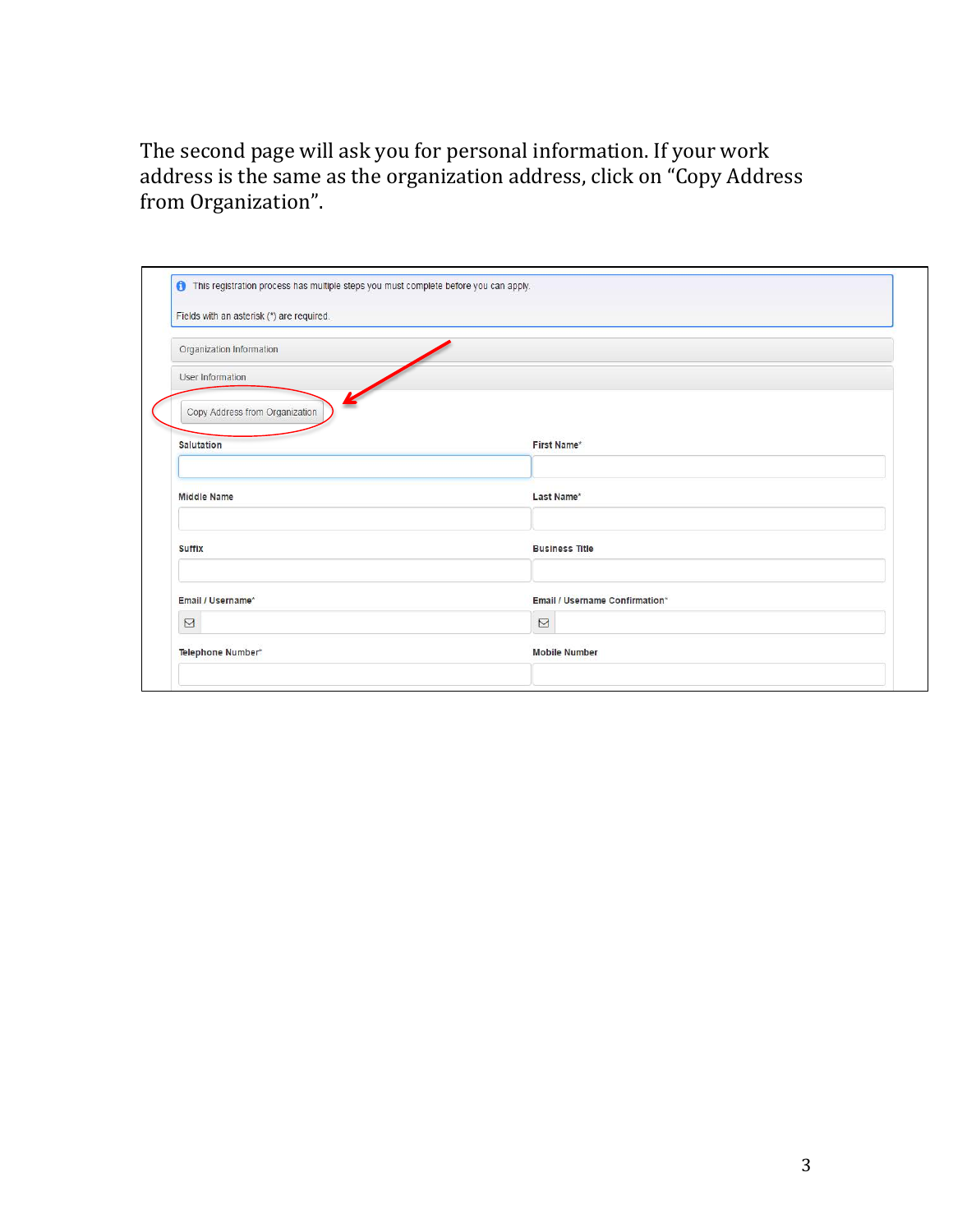## **Step 2: Create Password**

Create a password for your account. Please note, this password is for your personal login account. You may have additional users for your organization, but your password is specific to your email. Save this information, as you will need it anytime you wish to work on your grant application or future grant reports.

| <b>Create New Account</b>                                                                          |                      |
|----------------------------------------------------------------------------------------------------|----------------------|
| If you already have an Account, click the 'Cancel Account Creation' button to go to the Logon page |                      |
| Using the browser's back button will delete your registration information.                         |                      |
| This registration process has multiple steps you must complete before you can apply.               |                      |
| Fields with an asterisk (*) are required.                                                          |                      |
| Organization Information                                                                           |                      |
| User Information                                                                                   |                      |
| <b>Executive Officer</b>                                                                           |                      |
| Additional Executive Officer Information                                                           |                      |
| Password                                                                                           |                      |
| Password*                                                                                          | Confirm Password*    |
|                                                                                                    |                      |
| ← Previous                                                                                         | <b>Create Accoun</b> |
|                                                                                                    |                      |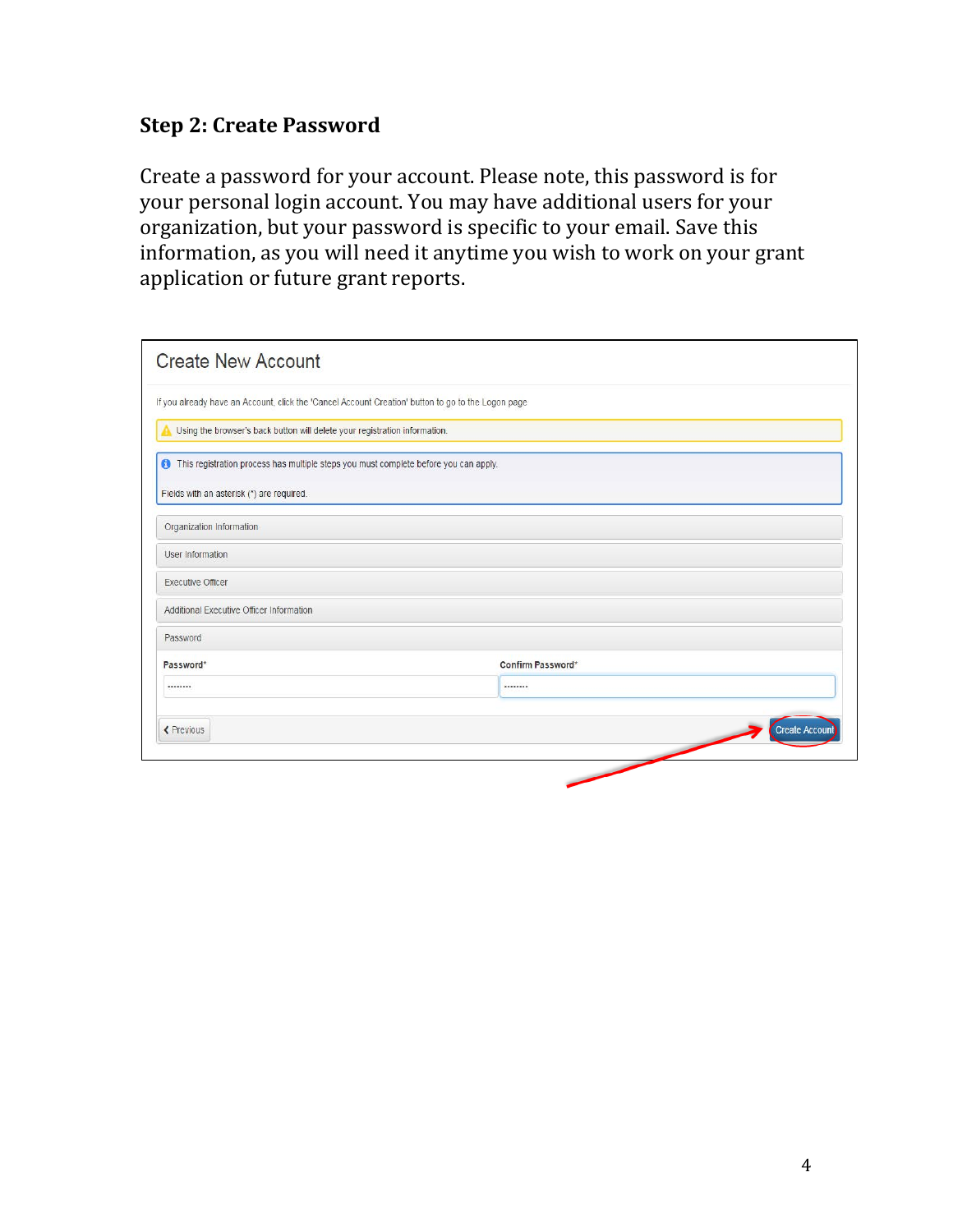## **Step 3: Apply to a Grant Cycle**

When you first login to your new account, you will be taken to the dashboard screen. This screen will display your organization name and personal information. When you come back to this in the future, it will also display other grant applications you have previously submitted.

To apply for a new grant, click on "Apply" in the upper left hand side of the screen. You will be taken to the Application Page, which lists all grant application options.

| Partners for Health                                 |                                                                                                   |  |
|-----------------------------------------------------|---------------------------------------------------------------------------------------------------|--|
| Partners<br>SurHxatin<br>Apoly<br>倄<br>Estat lo Fie |                                                                                                   |  |
| Applicant Dashboard                                 |                                                                                                   |  |
| <b>EX + Public Profile</b>                          |                                                                                                   |  |
| Applicant:<br>Org Admin X                           | Organization:<br>Org ABC                                                                          |  |
|                                                     | Contact Email History                                                                             |  |
|                                                     | O If your organization information does not appear correct, please contact the funder. Thank you, |  |
|                                                     | () You have not submitted any applications. Click Apply to begin the application process.         |  |